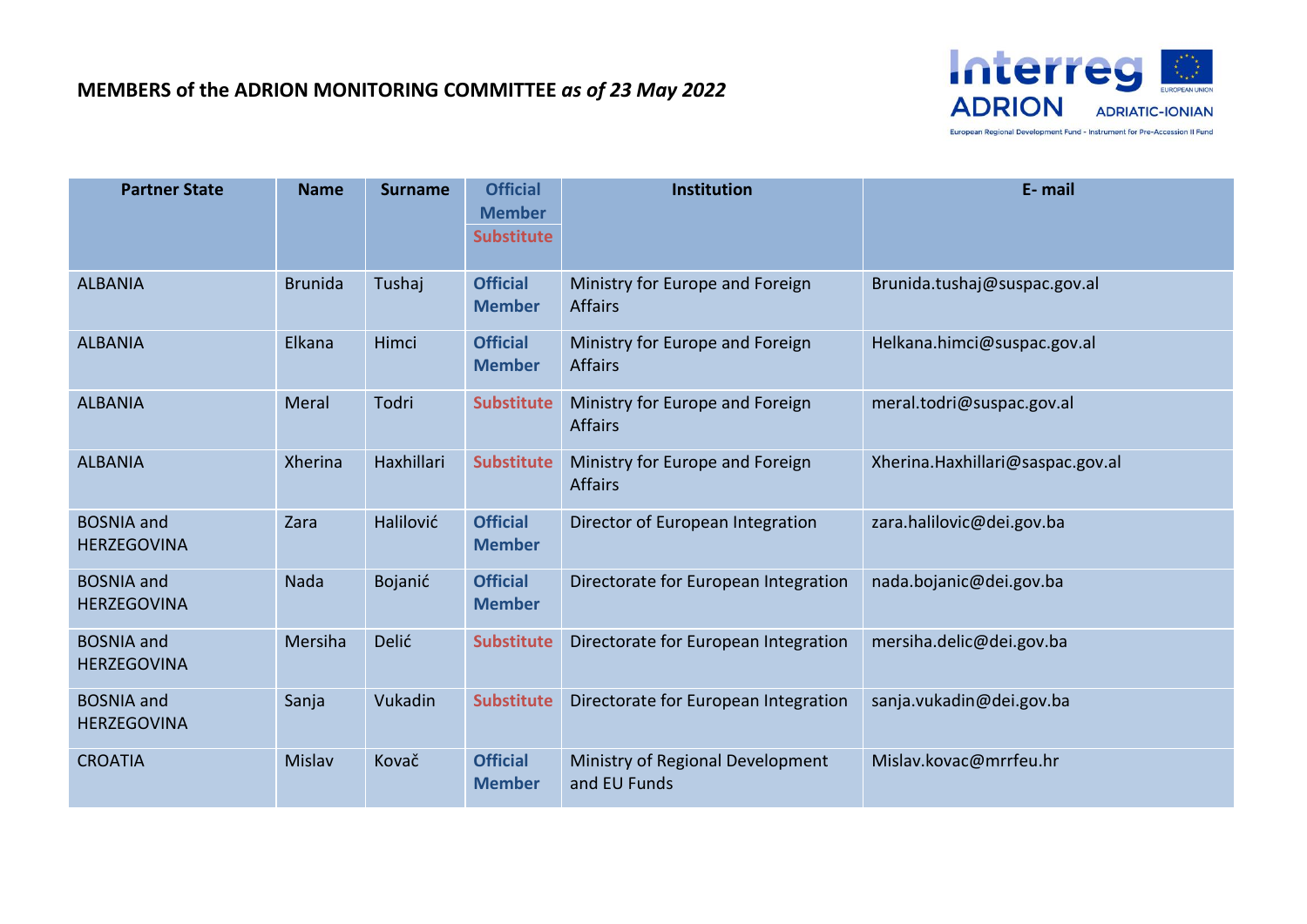| <b>CROATIA</b> | Davor      | Lonic       | <b>Official</b><br><b>Member</b> | Zadarska County                                                                                                          | lonic@zadarska-zupanija.hr |
|----------------|------------|-------------|----------------------------------|--------------------------------------------------------------------------------------------------------------------------|----------------------------|
| <b>CROATIA</b> | Marko      | Opancar     | <b>Official</b><br><b>Member</b> | Ministry of Regional Development<br>and EU Funds                                                                         | Marko.opancar@mrrfeu.hr    |
| <b>GREECE</b>  | Angeliki   | Bouziani    | <b>Official</b><br><b>Member</b> | Ministry of Economy and<br>Development<br>Managing Authority of European<br><b>Territorial Cooperation Programmes</b>    | abouziani@mou.gr           |
| <b>GREECE</b>  | Katia      | Sagona      | <b>Official</b><br><b>Member</b> | Ministry of Economy and<br>Development<br>Managing Authority of<br><b>European Territorial Cooperation</b><br>Programmes | ksagona@mou.gr             |
| <b>GREECE</b>  | Eleni      | Katsiyianni | <b>Substitute</b>                | Ministry of Economy and<br>Development<br>Managing Authority of<br><b>European Territorial Cooperation</b><br>Programmes | elenkatsi@mou.gr           |
| <b>GREECE</b>  | Aikaterini | Themeli     | <b>Substitute</b>                | Ministry of Economy and<br>Development<br>Managing Authority of<br><b>European Territorial Cooperation</b><br>Programmes | kthemeli@mou.gr            |
| <b>GREECE</b>  | Vassilios  | Charitantis | <b>Substitute</b>                | Ministry of Economy and<br>Development<br>Managing Authority of<br><b>European Territorial Cooperation</b><br>Programmes | vharitantis@mou.gr         |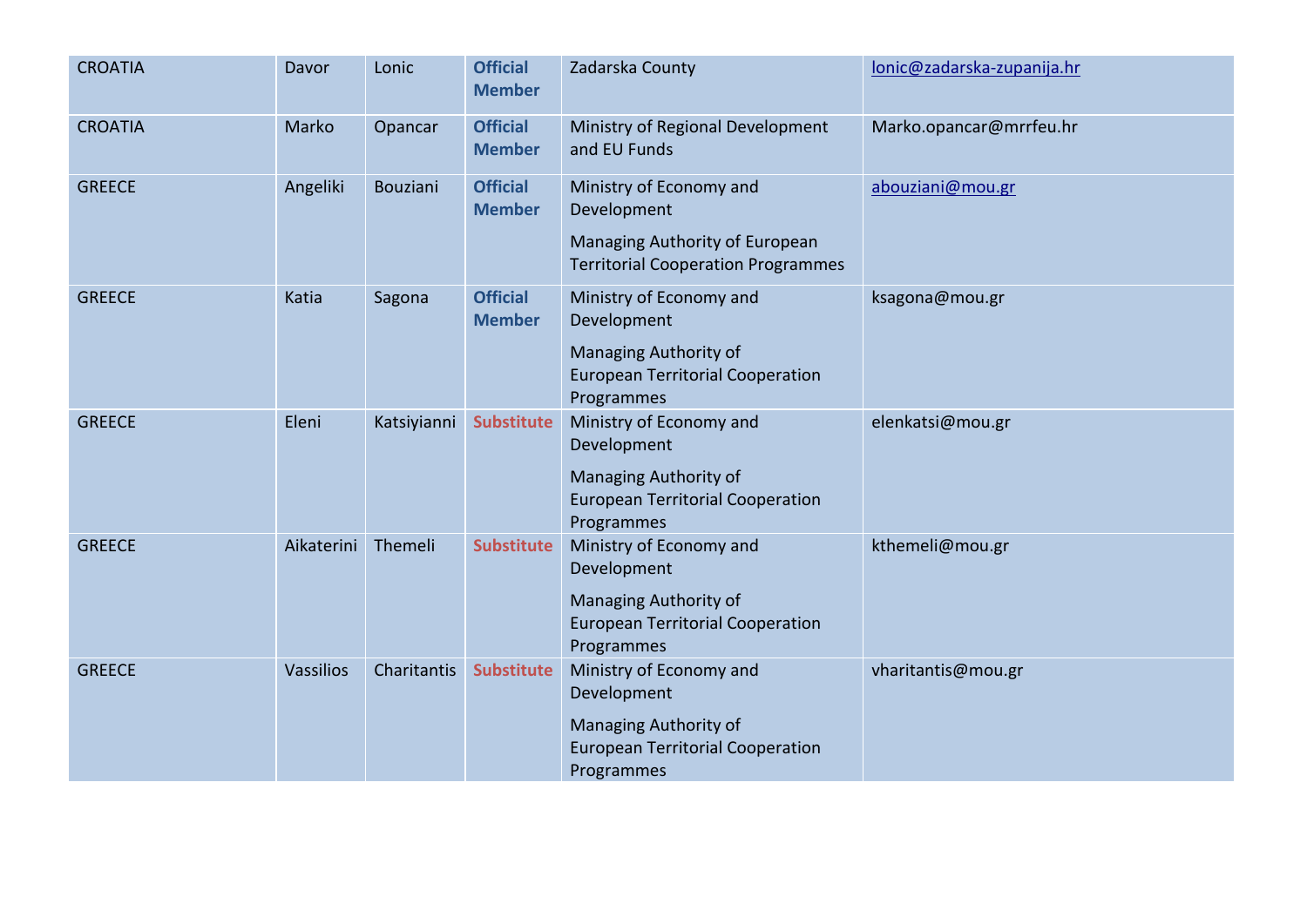| <b>ITALY</b>      | Massimo           | Gerli          | <b>Official</b><br><b>Member</b> | <b>Agency for Territorial Cohesion</b>                                                      | mgerli@palazzochigi.it                       |
|-------------------|-------------------|----------------|----------------------------------|---------------------------------------------------------------------------------------------|----------------------------------------------|
| <b>ITALY</b>      | Paolo             | Galletta       | <b>Official</b><br><b>Member</b> | <b>Agency for Territorial Cohesion</b>                                                      | Paolo.galletta@agenziacoesione.gov.it        |
| <b>ITALY</b>      | Germana           | Di Falco       | <b>Substitute</b>                | <b>Agency for Territorial Cohesion</b>                                                      | Germana.difalco.esp@agenziacoesione.gov.it   |
| <b>ITALY</b>      | Antonio           | Verrico        | <b>Substitute</b>                | <b>Agency for Territorial Cohesion</b>                                                      | antonio.verrico@agenziacoesione.gov.it       |
| <b>ITALY</b>      | <b>Battistina</b> | Cugusi         | <b>Substitute</b>                | PRESIDENCY OF THE COUNCIL OF<br><b>MINISTERS - DEPARTMENT FOR</b><br><b>COHESION POLICY</b> | b.cugusi@governo.it                          |
| <b>ITALY</b>      | Ivana             | Sacco          | <b>Substitute</b>                | PRESIDENCY OF THE COUNCIL OF<br>MINISTERS - DEPARTMENT FOR<br><b>COHESION POLICY</b>        | i.sacco@governo.it                           |
| <b>ITALY</b>      | Silvano           | <b>Bertini</b> | <b>Official</b><br><b>Member</b> | Marche Region                                                                               | Silvano.bertini@regione.marche.it            |
| <b>ITALY</b>      | Natalino          | Barbizzi       | <b>Substitute</b>                | <b>Marche Region</b>                                                                        | Natalino.barbizzi@regione.marche.it          |
| <b>ITALY</b>      | Gaspare           | <b>Tocci</b>   | <b>Substitute</b>                | <b>Molise Region</b>                                                                        | Gaspare.tocci@regione.molise.it              |
| <b>ITALY</b>      | Giustina          | Giordano       | <b>Substitute</b>                | <b>Agency for Territorial Cohesion</b>                                                      | Giustina.giordano.esp@agenziacoesione.gov.it |
| <b>MONTENEGRO</b> | Srdjan            | Cetkovic       | <b>Official</b><br><b>Member</b> | Government of Montenegro                                                                    | Srdjan.Cetkovic@gsv.gov.me                   |
| <b>MONTENEGRO</b> | Miodrag           | Račeta         | <b>Official</b><br><b>Member</b> | Government of Montenegro                                                                    | miodrag.raceta@gsv.gov.me                    |